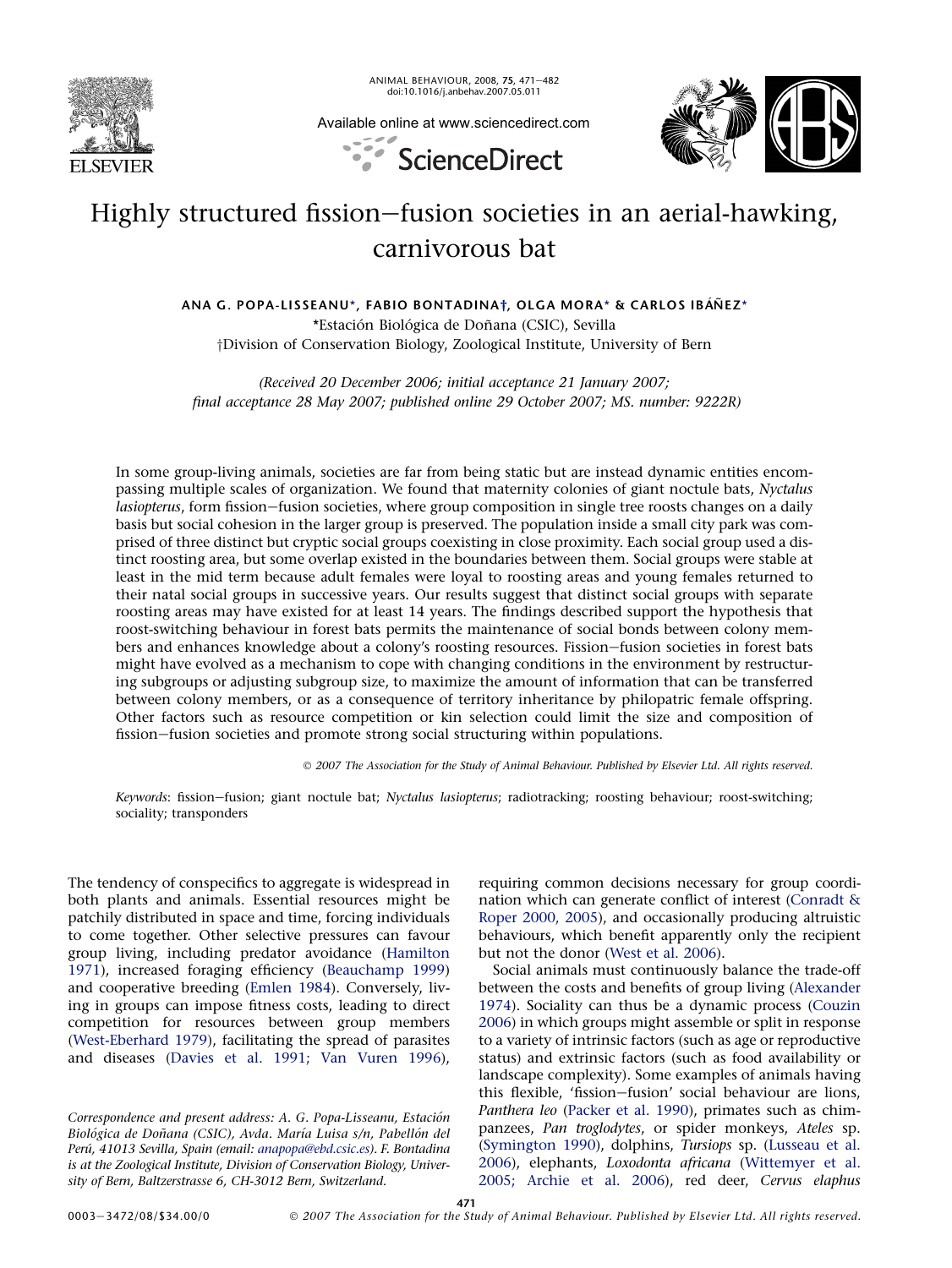([Albon et al. 1992](#page-9-0)), spotted hyenas, Crocuta crocuta [\(Hole](#page-10-0)[kamp et al. 1997\)](#page-10-0) and orange-fronted parakeets, Aratinga canicularis [\(Cortopassi & Bradbury 2006](#page-10-0)). The pattern of temporal associations within these fission-fusion societies is not random, but appears to be tied to individual preferences, in some cases mediated by kinship, resulting in complex social structures ([Wittemyer et al. 2005; Archie](#page-11-0) [et al. 2006; Lusseau et al. 2006](#page-11-0)). Although it is accepted that fission-fusion behaviours allow animals to adapt to changing conditions in their environment by adjusting group size, the ultimate forces shaping the evolution of this type of social organization are still poorly understood ([Chapman et al. 1995; Lehmann & Boesch 2004](#page-10-0)).

Temperate bats offer a good model system to assess the adaptability of group living at several scales, because of their complex life history related to the seasonality of food resources, roost requirements and energetic constraints imposed by flight. Most temperate bat species have 'seasonally variant' social interactions ([Bradbury 1977](#page-9-0)), with sexually segregated units during the breeding season (females forming relatively large maternity colonies and males roosting solitarily or in small groups) and many different grouping patterns during mating and hibernation, including solitary and colonial roosting. It has recently been suggested that maternity colonies of tree-dwelling bats form fission-fusion societies (Kerth & König 1999; [O'Donnell 2000; Willis & Brigham 2004\)](#page-10-0), where group members are spread among multiple roosts on a given day with the composition of subgroups varying from day to day. Single bats, or sometimes whole groups, switch roosts regularly (Lewis 1996; Kerth & König 1999; O'Donnell & [Sedgeley 1999; Willis & Brigham 2004; Russo et al.](#page-10-0) [2005](#page-10-0)). Several hypotheses have been proposed to explain roost switching including avoidance of predators, antiparasite strategy (i.e. roosts are left vacant to interrupt ectoparasite life cycles), minimization of distance to foraging areas, ephemerality of roost trees, and specific thermoregulatory requirements in relation to variable microclimatic conditions (reviewed in [Lewis 1995; Lewis 1996; Kerth &](#page-10-0) König 1999; Kunz & Lumsden 2003). In the latter case, we expect that individuals with different thermoregulatory requirements, for example lactating versus pregnant females, might differ in their roost-switching patterns ([Willis & Brigham 2004](#page-11-0)). Recent studies best support two alternative hypotheses: (1) roost switching could be a way of maintaining social bonds between bats belonging to a colony which is spread over large areas of forest ([O'Donnell 2000; Willis & Brigham 2004; O'Donnell &](#page-10-0) [Sedgeley 2006\)](#page-10-0); or (2) roost switching could serve to enhance and share knowledge about a large pool of roosts ([Kerth & Reckardt 2003; Russo et al. 2005; O'Donnell &](#page-10-0) [Sedgeley 2006\)](#page-10-0). Even if forest bats change roosts often, they nevertheless appear to be loyal to roosting areas ([Brigham et al. 1997; O'Donnell & Sedgeley 1999; Cryan](#page-9-0) [et al. 2001](#page-9-0)) and even to specific trees, over the mid, and possibly the long term ([Willis et al. 2003](#page-11-0)).

The giant noctule, Nyctalus lasiopterus, is the largest and one of the rarest European vespertilionid bats (body  $mass = 50$  g; forearm  $= 65$  mm; wing span  $= 450$  mm). It has a Circum-Mediterranean distribution [\(Ib](#page-10-0)áñez et al. [2004](#page-10-0)), possibly related to its dietary specialization: it is the sole predator known to catch nocturnally migrating songbirds which concentrate in Mediterranean regions in spring and autumn [\(Bruderer & Liechti 1999](#page-10-0)), while itself on the wing [\(Ib](#page-10-0)áñez et al. 2001, 2003; Popa-Lisseanu [et al. 2007\)](#page-10-0). During summer, it hunts insects in the open like other aerial-hawking bats. Individuals roost sexually segregated, in trees ([Ib](#page-10-0)áñez et al. 2004): most adult males appear to be solitary throughout the year whereas adult females and their young aggregate in breeding colonies during spring and summer, joining males in the mating season in autumn. In some localities, only one of the two, either female and young breeding colonies or allyear male populations (females arriving only in autumn from unknown areas) have been found, suggesting that sexes might also show local and/or altitudinal segregation apart from roost segregation, with breeding colonies located in the lower or warmer areas (C. Ibáñez, A. Guillén, P. Agirre-Mendi, J. Juste & A. Popa-Lisseanu, unpublished data; cf. [Barclay 1991](#page-9-0)). No data on hibernation exist.

We studied social structure and roost use by individuals in a giant noctule breeding population, located in a small urban park in southwestern Spain. The south of the Iberian Peninsula, which is a main confluence of bird migratory routes, is the most intensely deforested region in the Mediterranean basin [\(Arribas et al. 2003\)](#page-9-0). Few natural roosts are available for forest-dwelling bats, and some historic urban parks constitute 'roosting islands' for giant noctules in an otherwise treeless agricultural or urbanized landscape. We report patterns of roost use by giant noctule bats from an urban park across several years, with the following aims: (1) assess whether maternity colonies of giant noctule conform to the fission-fusion society model, as has been proposed for smaller tree-dwelling bat species. (2) Define population structure and the limits of 'colony' or 'social group', considered ambiguous concepts for forest bats (e.g. [Lewis 1996\)](#page-10-0). More specifically, we question whether each tree contained one social group, whether all bats in the park belonged to a single social group scattered in many different tree roosts, or whether a few social groups, with members scattered in several tree roosts, coexisted within the park. (3) Test whether single trees are used over multiple years and if bats are loyal to roosting areas over time. (4) Test whether roost-switching patterns, in particular frequency of roost switching, differ between individuals or between different reproductive periods. (5) Evaluate the hypotheses proposed to explain roost-switching behaviour in forest bats.

## METHODS

# Study Area

The study was conducted in María Luisa Park, situated in Seville, Andalusia, Spain (37°24'N, 5°59'W, altitude 10 m asl). This 23-ha park was established in 1850 and has a dense subtropical vegetation, mostly exotic species including large specimens of Platanus sp., Gleditsia triacanthos and Sophora japonica, and tall palm trees, for example Washingtonia filifera. A breeding population of c. 500 giant noctules use the cavities and hollows of these mature trees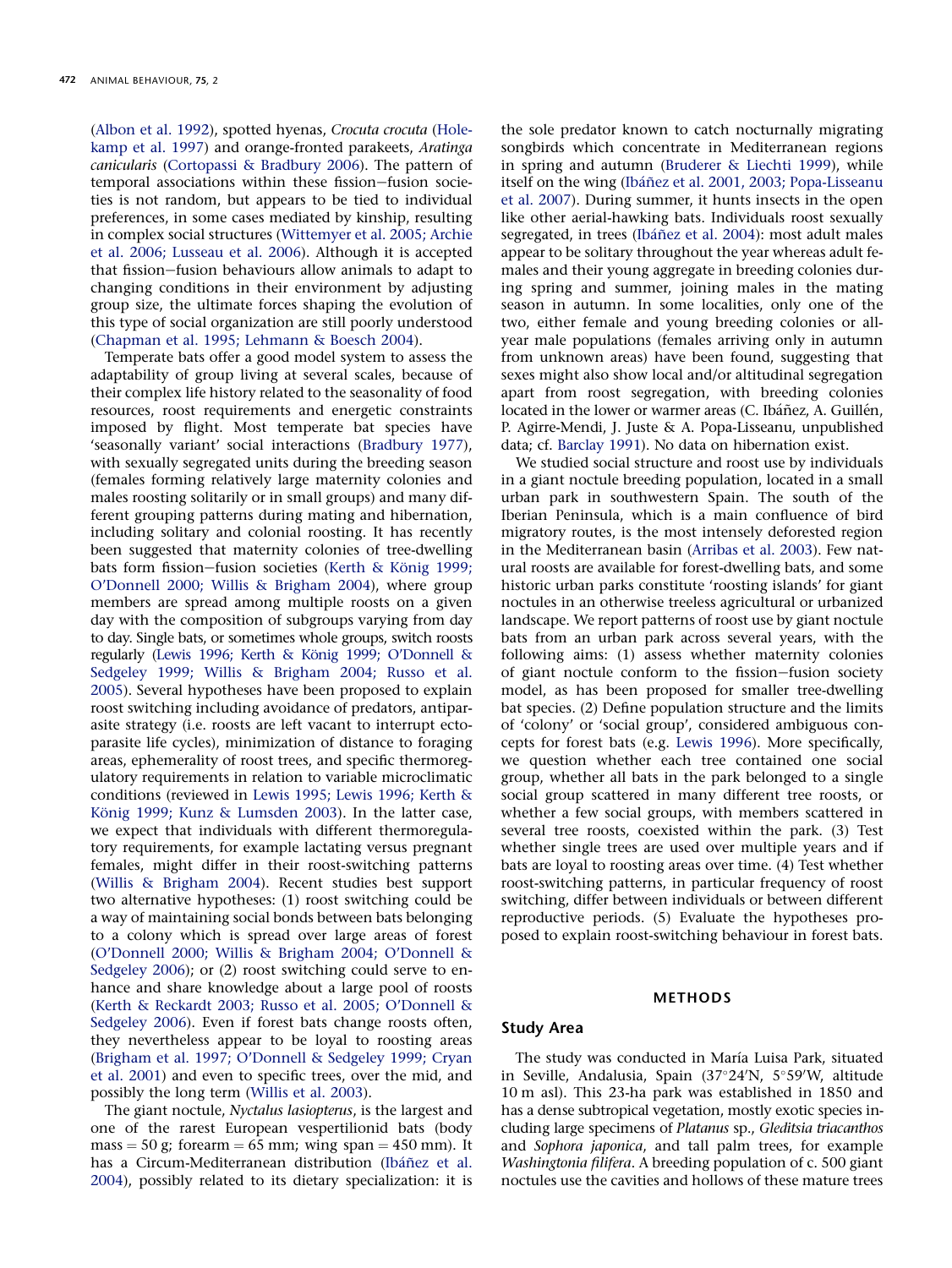and roost under the dry leaves of Washingtonia [\(Ib](#page-10-0)áñez [et al. 2004](#page-10-0)).

The area has a typical Mediterranean climate, with hot dry summers and precipitation occurring mostly in autumn and winter. Average annual rainfall is  $\sim$  550 mm, mean annual temperature 18.6"C and there are almost 3000 hours of sunshine per year. The land surrounding the city of Seville is mostly devoted to agriculture, with a few fragmented natural vegetation (mostly shrubs) patches.

The giant noctule population is comprised primarily of females and their young who are born in late May-early June and start flying in July. Adult females lactate until early August ([Ib](#page-10-0)áñez et al. 2004). Most bats abandon the roosting area from August to November, and females begin aggregating at roosts in March.

## Capture, Monitoring and Radiotracking

Bats were netted when emerging from or returning to several trees with accessible roosting cavities in 1999– 2006. Netting was conducted regularly (but never more frequently than once per month to minimize disturbance). Exit counts were also performed at some of these roosts. Tree cavities were occasionally inspected with a small infrared video camera after adults had emerged, to determine the timing of parturition.

| Table 1. Roost-switching behaviour of radio tagged giant noctules |  |  |  |
|-------------------------------------------------------------------|--|--|--|
|                                                                   |  |  |  |

Bats were individually marked with 5.2-mm aluminium alloy rings (Porzana, Ltd, Icklesham, U.K.), and beginning in 2003, also with subcutaneously implanted transponders (ID100, Trovan, EID Ibérica, Spain). Transponders  $(2.2 \times 11.5 \text{ mm})$  were inserted between the shoulder blades using a Trovan robust applicator with a 12-gauge needle (EID Ibérica, Spain). Transponders have been successfully used to mark smaller bats, for example Myotis bechsteinii  $(8-14 \text{ g})$  and Eptesicus fuscus  $(15-20 \text{ g})$ , with no apparent adverse effects (Kerth & König 1996, 1999; [Kerth & Reckardt 2003; Wimsatt et al. 2005\)](#page-10-0). Bats were classified based on age, sex and reproductive status. Lactating females had enlarged nipples surrounded by hairless skin. Juveniles had cartilaginous plates in the metacarpalphalangeal joints ([Anthony 1988\)](#page-9-0). During 2003, we caught 11 bats at several tree roosts and equipped them with collared radiotransmitters (Pip Ag392, Biotrack, Dorset, U.K.). Owing to transmitter failure, no data were collected for one individual [\(Table 1\)](#page-2-0). In April 2004, we attached radiotransmitters to 15 different individuals captured at three different sites inside the park [\(Table 1](#page-2-0)). All tagged bats were adult females with average or above body mass. To affix transmitters, the ends of a Teflon collar were glued together around the neck of the animal. The collar was also attached to the back of the neck with surgical cement (Skin-Bond, Smith and Nephew United, Largo, FL, U.S.A.), after clipping the fur to prevent the transmitter from rotating around the

| Bat ID           | Radiotracking<br>period | No. of days<br>tracked | No. of trees<br>used      | FR prelact.                        | FR lact.                           | FR total                         | Social group   |
|------------------|-------------------------|------------------------|---------------------------|------------------------------------|------------------------------------|----------------------------------|----------------|
| 92.1             | <b>July 1992</b>        | 13                     | 3                         |                                    |                                    | 4.33                             |                |
| 92.2             | <b>July 1992</b>        | 16                     | 7                         |                                    |                                    | 1.86                             |                |
|                  | April-June 2003         | 47                     | 16                        |                                    |                                    |                                  | Ш              |
| 2                | April-June 2003         | 46                     | 11                        |                                    |                                    |                                  | III            |
| 3                | April-May 2003          | 17                     | 6                         |                                    |                                    |                                  | $\mathbf{III}$ |
| 4                | April-May 2003          | 13                     |                           |                                    |                                    |                                  | III            |
| 5                | <b>July 2003</b>        | 16                     | 6                         |                                    |                                    |                                  |                |
| 6                | <b>July 2003</b>        | 15                     | 5                         |                                    |                                    |                                  |                |
| 7                | July 2003               | 9                      | 3                         |                                    |                                    |                                  |                |
| 8                | Oct-Nov 2003            | 16                     | 3                         |                                    |                                    |                                  |                |
| 9                | Oct-Nov 2003            | 14                     | 4                         |                                    |                                    |                                  |                |
| 10               | Oct-Nov 2003            | 11                     | 2                         |                                    |                                    |                                  | Н              |
| 11               | April-July 2004         | 68                     | 14                        | 1.54                               | 3.75                               | 2.09                             | II             |
| 12               | April-July 2004         | 68                     | 8                         | 3                                  | 6                                  | 3.88                             | Ш              |
| 13               | April-May 2004          | 12                     | 3                         |                                    |                                    |                                  |                |
| 14               | April-May 2004          | 26                     | 7                         | 2.08                               |                                    | 2.08                             |                |
| 15               | April-June 2004         | 70                     | 8                         | 4.45                               | 4.67                               | 4.53                             |                |
| 16               | April-July 2004         | 72                     | 19                        | 1.86                               | 3.11                               | 2.23                             |                |
| 17               | April-June 2004         | 41                     | 11                        | 2.35                               |                                    | 2.35                             |                |
| 18               | April-May 2004          | 29                     | 4                         | 2.25                               |                                    | 2.25                             |                |
| 19               | April-May 2004          | 27                     | 3                         | 2.33                               |                                    | 2.33                             | Ш              |
| 20               | April-May 2004          | 23                     | 8                         | 1.83                               |                                    | 1.83                             | Ш              |
| 21               | April-June 2004         | 66                     | 8                         | 2.47                               | 2.33                               | 2.41                             | $\mathbf{III}$ |
| 22               | April-May 2004          | 34                     | 8                         | 2.75                               |                                    | 2.75                             | $\mathbf{III}$ |
| 23               | April-June 2004         | 55                     | 15                        | 2.85                               | 1.78                               | 2.41                             | Ш              |
| 24               | April-June 2004         | 60                     |                           | 3.00                               | 7.00                               | 3.69                             | $\mathbf{III}$ |
| 25               | April-May 2004          | 25                     |                           |                                    |                                    |                                  | III            |
| 27 (no. of bats) |                         | 909 (total<br>days)    | $73+4*$ (no. of<br>trees) | $2.52 \pm 0.74$<br>(mean $\pm$ SD) | $4.88 \pm 1.91$<br>(mean $\pm$ SD) | $2.68 + 0.82$<br>(mean $\pm$ SD) |                |

<span id="page-2-0"></span>Frequency of roost switching (FR) = days/roost before moving to another roost for the prelactation (prelact.) and lactation (lact.) periods. Social group = the cluster-defined group that each bat was assigned to, according to site of capture and cluster analysis reported in the text. Data on FR for bats tracked in 1992 were not considered for the calculation of mean  $\pm$  SD total FR. \*Trees used only in 1992.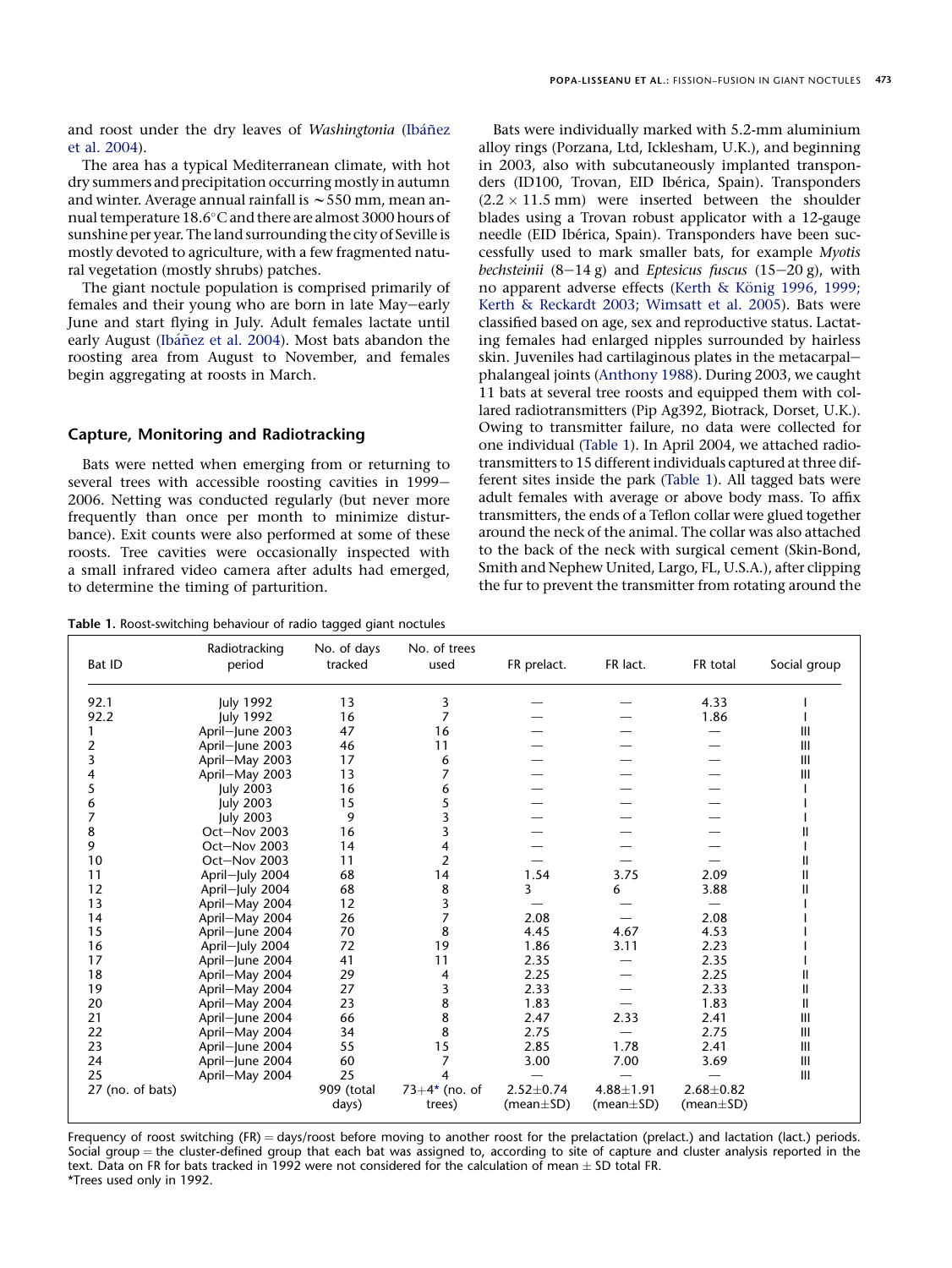neck. The thin teflon collar was designed to fall off after  $1-6$ months. The total mass of transmitter, collar and glue was  $\sim$  1.85 g, representing less than 5% of body mass [\(Aldridge](#page-9-0) [& Brigham 1988\)](#page-9-0). Specifically, radiotransmitter mass represented 3.0% and 4.4% of the mass of the largest (61.8 g) and smallest (42 g) tagged bats, respectively. Capture and marking of bats were approved by the Environmental Council of the Junta de Andalucía.

In 2003, we located radiotagged bats using handheld telemetry receivers (FT-250 RII, Yaesu Musen Co., Ltd, Sapporo, Japan; Falcon V, Wildlife Materials International, Inc., IL, U.S.A.) and three-element Yagi antennae (AF Antronics, Inc., IL, U.S.A.), approximately four times a week. In 2004, the bats were tracked to tree roosts every day, until the signal was lost. Transmitter life was approximately 2 months.

Emergence by marked bats was continuously monitored using two automatic transponder readers (LID 650, Trovan, EID Ibérica, Spain) installed at two roost trees located 265 m apart, from January 2004 to August 2006. While entering or leaving the tree cavity, the bats flew through a circular antenna around the entrance so that their individual code, the date and time were recorded.

# Effect of Transponder Marking and Radiotagging on Bats

Transponder injection caused no bleeding and the small hole created by the needle healed within a few days. None of the recaptured transponder-marked bats  $(N = 58)$ showed evidence of scabs or scarring, and transponders remained positioned between the shoulder blades. We did not detect any adverse effect of radiotagging on the bats. We recaptured and removed tags from only three individuals. However, two transmitters with detached collars were found on the ground near roosts (1 and 2 months after tagging, respectively). Another two bats, no longer carrying transmitters, were recaptured 1 and 2 years, respectively, after tagging. Their body mass had not declined and they showed no outward sign of having carried a transmitter. In addition, 10 out of 13 radiotagged bats (76.9%) belonging to the two social groups monitored with transponder readers (excluding bats for which radiotransmitters were recovered) were detected in successive years, a similar proportion to transponder-marked bats of these two social groups detected at the readers (76.8%; [Table 2](#page-3-0)), suggesting that radiotagging did not affect survival.

## Group Structure

The existence of an organized versus random structure in the giant noctule population of the María Luisa Park was assessed using two approaches: (1) the similarity in the use of different tree roosts by individual bats; (2) the degree of association between pairs of bats.

<span id="page-3-0"></span>In the first approach, a cluster analysis was conducted based on the similarity in the use of roost trees. The similarity, or overlap, was calculated using the Freeman-Tukey statistic

Table 2. Number of giant noctules detected by transponder readers 1 and 2 and assigned to their individual social groups, January 2004-August 2006

|                                          | No. of bats belonging to each social group |                    |                     |  |
|------------------------------------------|--------------------------------------------|--------------------|---------------------|--|
|                                          | Social<br>group I                          | Social<br>group II | Social<br>group III |  |
| No. of bats<br>marked                    | 81                                         | 61                 | 114                 |  |
| No. of bats<br>registered at<br>reader 1 | 61 (2904)                                  | 1(1)               | 0(0)                |  |
| No. of bats<br>registered<br>at reader 2 | 0(0)                                       | 48 (1919)          | 6(8)                |  |

Numbers in parenthesis indicate bats visits\*days (the sum of the number of days that bats of each social group were registered at each device).

([Matusita 1955; Krebs 1989](#page-10-0)) as follows:

$$
FT_{ij} = \sum_{r=1}^{k} (p_{ir} \cdot p_{jr})^{1/2}
$$

where  $FT_{ii}$  is the overlap, or similarity, in the use of available roost trees by individuals *i* and *j*, and  $p_{ir}$  is the proportion of days, from the total number of radiotracking days, that bat i was found in tree  $r$  (idem for bat  $j$ ). This allowed us to identify groups of bats showing similar roost use. A dissimilarity index was then entered for the calculations, defined as 1 overlap.

We created hierarchical groupings using four different clustering methods (UPGMA or unweighted pair-group average, Ward's weighted method, SLINK or single linkage method, and CLINK or complete linkage method), as agreement between the outcome of different clustering algorithms is usually a sign of a pronounced structure in the data.

In the second approach, we relied again on hierarchical clustering (UPGMA, Ward's method, SLINK and CLINK), now based on a matrix of associations between all possible pairs of bats. The association index for a given pair was calculated by dividing the number of days that two bats roosted together in a particular roost by the number of days both bats were radiotracked. In this analysis we only used data for the 15 bats tracked in 2004, as they were monitored simultaneously but had been captured at three different sites within the park (five bats at each site). To assess the integrity of the groups, we compared the outcome of the four clustering methods.

The trees used by bats were assigned as belonging to one (or, rarely, to several) of the three groups identified by cluster analysis, according to which group used them. For all recaptured bats, we noted whether the tree where each individual was recaptured belonged to the same group as the tree where it had been captured previously. Given that bats switch frequently from one tree to another, in the absence of a population substructure all bats would have the same probability of recapture in all three subsamples of trees.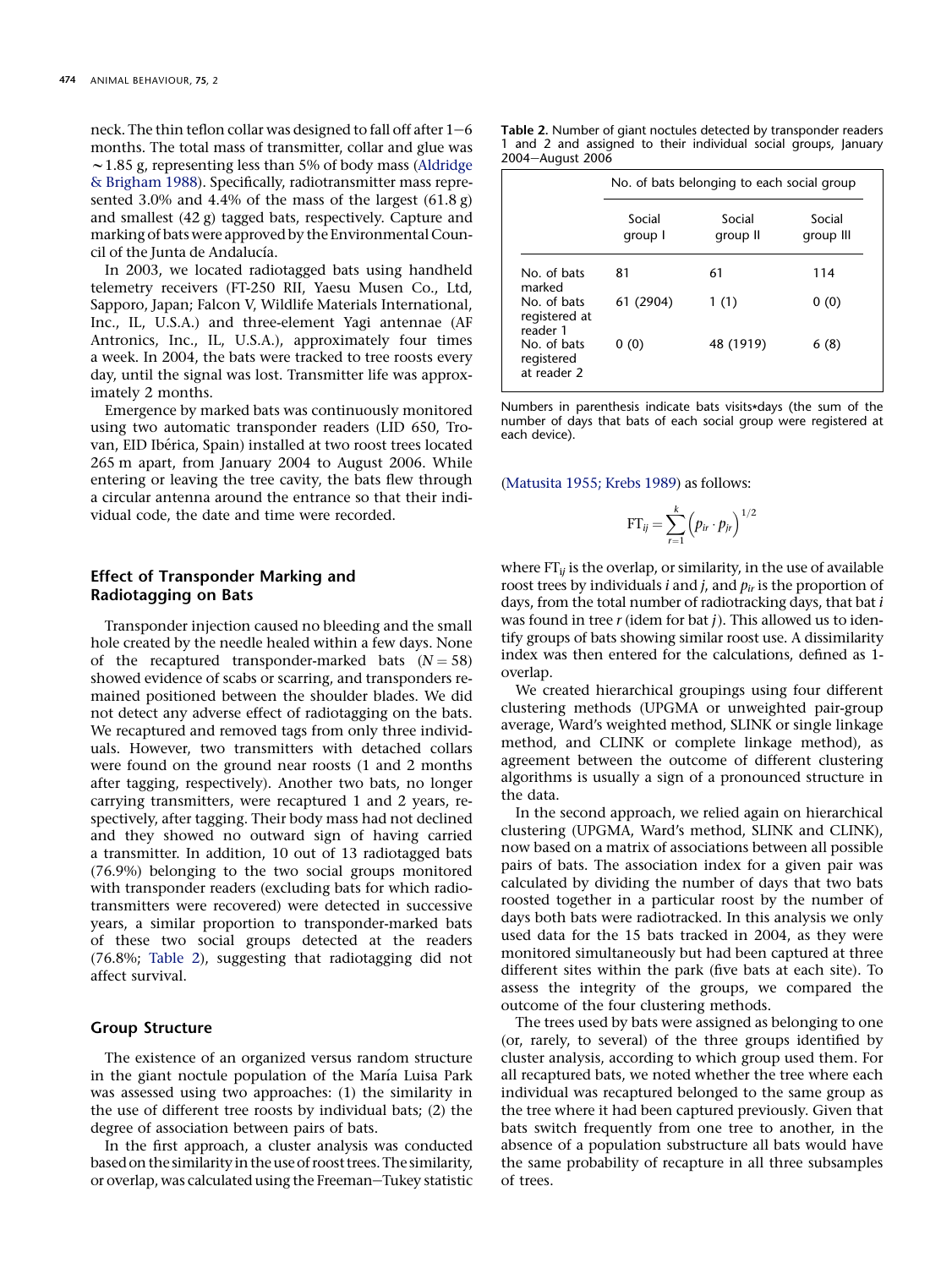Likewise, if there was no population substructuring and bats switched randomly between roosts throughout the park, the two automatic reading devices installed at two different trees should with equal probability detect bats captured at any site within the park. We assigned each bat to the group where it was first captured. We evaluated using a  $\chi^2$  test whether bats belonging to each of the three groups were detected with equal probability, that is if they roosted at random, in the two trees equipped with transponder readers. The number of individuals from each group that were detected by each device was compared with the expected frequency calculated from the number of bats marked with transponders in each group assuming that they all had the same probability to be detected at each reader. Additionally, we recorded the number of days that bats from each group were detected at each reader, to distinguish frequent from rare events (i.e. if a bat visited a 'foreign' group regularly or only occasionally).

The overlap between the roosting areas of each clusterdefined group of bats was depicted graphically using ArcView GIS 3.2 (Environmental Systems Research Institute, Inc., CA, U.S.A.) and spatial analysis performed with the Animal Movement extension [\(Hooge & Eichen](#page-10-0)[laub 1997](#page-10-0)). Coordinates of all roost trees were plotted in a digital orthophoto of the María Luisa Park with 0.5-m resolution (Ortofotografía digital de Andalucía, Junta de Andalucía 2004). We superimposed on to the photographs detailed digital maps of the park (Servicio de Parques y Jardines, Ayuntamiento de Sevilla 2002) to precisely locate trees. As not all trees were used by all bats, and not all trees were used with the same intensity, we identified 'core roosting areas' of each cluster-defined group of bats by drawing 50% contour lines using the fixed kernel estimation method ([Worton 1989\)](#page-11-0). We counted the number of days that each bat roosted in each tree, which is equivalent to weighting by intensity of use. The 95% kernel use distribution was used to describe the overall roosting range. The smoothing parameter  $(h)$  was fixed to a value of 15 m.

## Loyalty to Roosting Areas

Using recapture and transponder data, we assessed whether adult females were loyal to their roosting areas between years and if young females returned to their natal roosting areas in subsequent years.

Data collected in a preliminary study in 1992 were used to assess the long-term stability of roosting patterns. In July 1992, two adult female bats captured emerging from a tree roost in the María Luisa Park were fitted with transmitters and followed to their roosts for 13 and 16 days, respectively. Several other trees were checked in 1992 and in subsequent years for the presence of bats.

## Roost Switching

Ninety per cent of adult females breed in the study area but reproductive status was not apparent at the end of April when bats were captured and tagged (see Results). Based on the timing of parturition in the study area (see Results), we calculated roost-switching frequency for the prelactation period (from when bats were tagged until 31 May), and for the lactation period (from 1 June until the signal was lost). We used a paired  $t$  test to assess differences in roost-switching frequency between reproductive periods, for individuals that were continuously tracked (i.e. every day) during both periods in 2004. The power of the test was calculated using Power and Precision Version 2.0 [\(Borenstein et al. 2000](#page-9-0)). Nonsignificant deviation from normality and homogeneity of variances were evaluated using Kolmogorov-Smirnov and Levene tests. To assess if some individuals switched roosts at a different rate than others, we used a Friedman test (for repeated measures) with individuals as a factor and the number of consecutive days they remained in each successive tree before each roost-switch as the repeat level factor. For this calculation, only data from the prelactation period were used, and to obtain a balanced design, we only tested a subsample of 10 individuals with equal numbers of repeat levels ( $N = 12$ ).

## RESULTS

Three-hundred and twelve individuals were captured and marked between 1999 and 2006, of which only 16 were adult males. Parturition took place between late May and beginning of June, and 90% of adult females captured during June and July ( $N = 244$ ) were lactating. Tagged bats switched roosts frequently and used 73 different trees ([Fig. 1,](#page-5-0) [Table 1](#page-2-0)). They nearly always returned to the park for day roosting (only in 5 of 885 attempts did we fail to find the signal for a bat). Night roosting inside the park was also observed, but we did not attempt to locate night roosts precisely. The number of bats emerging from counts at five roosts varied from 14 to 60 (mean = 27,  $N = 13$ ) in the breeding season.

## Social Groups and their Roosting Areas

All clustering methods separated the 25 bats into three main groups based on roost use ([Fig. 2\)](#page-5-0). Hereafter, we designated these as social groups I, II and III ([Fig. 2](#page-5-0), [Table 1](#page-2-0)). The four methods grouped bats in the same way (clustering following Ward's method is shown; [Fig. 2](#page-5-0)): all bats that were captured at the same or at very nearby trees were assigned to the same cluster, except for bat 17 which was captured together with members of social group I, but cluster analysis placed it in social group II.

Based on pairwise associations, all hierarchical trees also revealed three main assemblages (clustering following Ward's method is shown; [Fig. 3](#page-6-0)). All 15 bats were distributed in the same clusters as the previous approach, again with the exception of bat 17, which was placed into all three social groups depending on the clustering method.

All roost trees were identified and mapped allowing us to assign each of the 312 bats captured in  $1999-2006$  to one of the three social groups, depending on the tree where it was first captured. Of 60 recaptured individuals, only one (a juvenile) was recaptured in a tree belonging to a different group from where it was first caught, and it is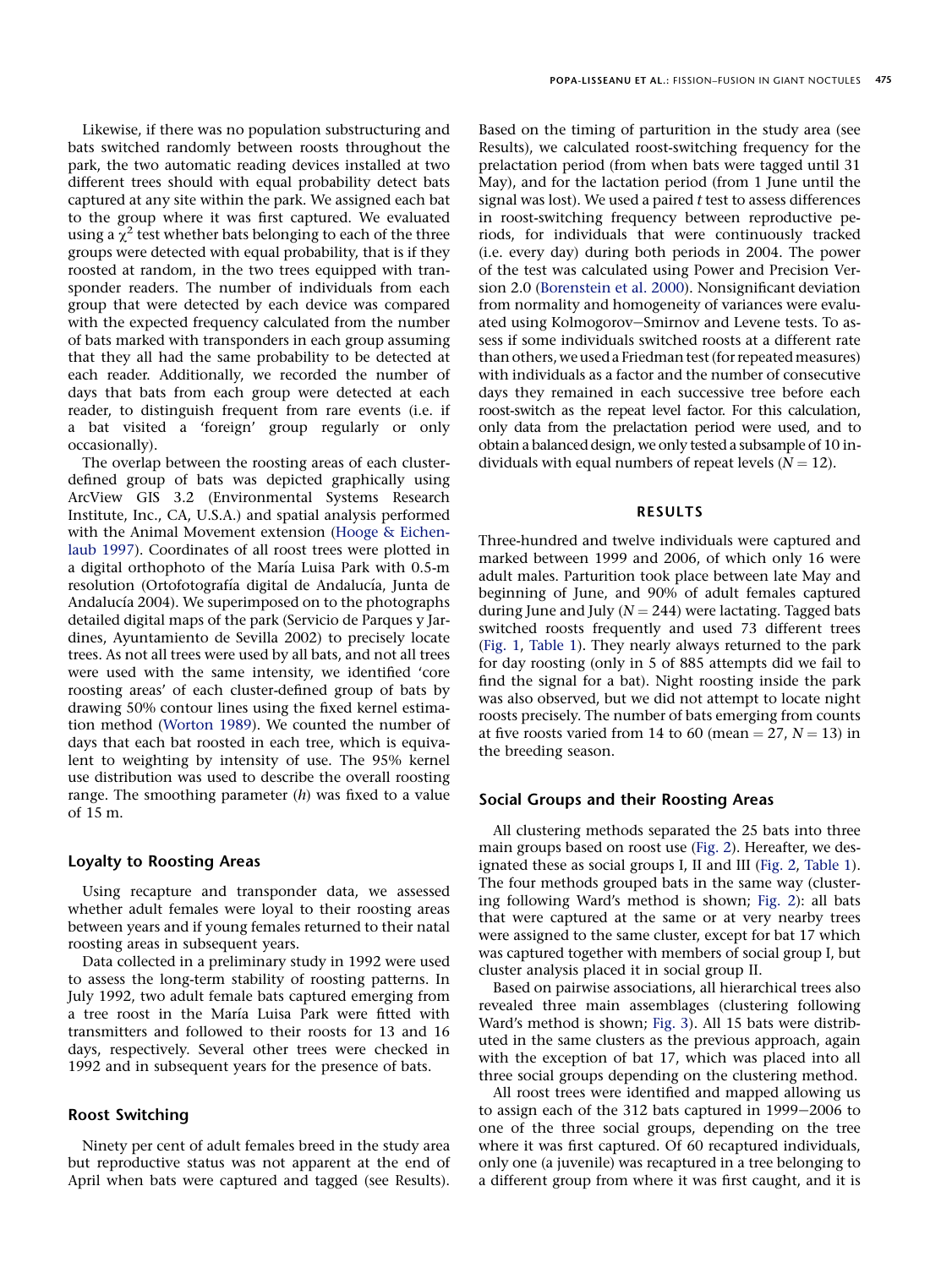

Figure 1. Distribution of roosts in the María Luisa Park (Seville, Spain). (a) Trees used for roosting by three social groups; black dots: social group I; black squares: social group II; grey circles: social group III. Arrows indicate the position of the two automatic reading devices. (b) Roosting areas of the three groups. Dark grey: 95% kernel of group I; middle grey: 95% kernel of group II; light grey: 95% kernel of group III; black: 50% roosting areas of each group. (c) Trees used for roosting by two bats radiotracked in 1992. Black dots: trees still used in 2003-2004; crosses: trees that have been felled. Roost trees characterized in 2003-2004 are shown as grey dots for comparison. T1 and T2 represent trees later used by social group III (see text). Roads are marked as lines for aiding comparison between subfigures.

unclear whether this individual actually emerged from the roost or merely got entangled on the net while passing by (unlike most bats, this individual was not seen emerging from the cavity). The automatic readers detected 116 of the 256 bats marked with transponders. Based on our cluster analysis, readers were located in trees used by social groups I and II, respectively, and we designated them as readers 1 and 2 [\(Fig. 1](#page-5-0)a). Reader 1 detected 61 bats belonging to social group I (75% of all marked bats in this group) and only one outsider, an adult female assigned by capture site to group II ([Table 2\)](#page-3-0). Reader 2 detected mostly bats marked at roosts of social group II (48 bats, i.e. 79% of bats marked from this group; [Table 2](#page-3-0)), and only six 'foreign' bats, five adult females and one adult male,

assigned by capture site to social group III (5% of all marked bats from social group III). This pattern is significantly different from random (Chi-squared test:  $\chi^2$  = 249, *P* < 0.001), that is bats from all three social groups did not have the same probability of being detected at readers 1 and 2: bats from social group I were detected at reader 1, bats from social group II were detected at reader 2, and bats from social group III, with no reader located at their roosts, were negligibly detected.

To compare activity patterns of 'native' versus 'foreign' bats visiting the reader-equipped trees, we counted the number of days each bat was detected ([Table 2\)](#page-3-0). For reader 1, 'native' bats (those assigned to social group I) visited the roost an average of 47  $(\pm 45$  SD) days per bat



<span id="page-5-0"></span>Figure 2. Results of cluster analysis (Ward's method) for the 25 bats radiotracked (2003-2004) revealing three main subunits (social groups I, II and III). Bats are assembled together depending on the degree of similarity in their roost use.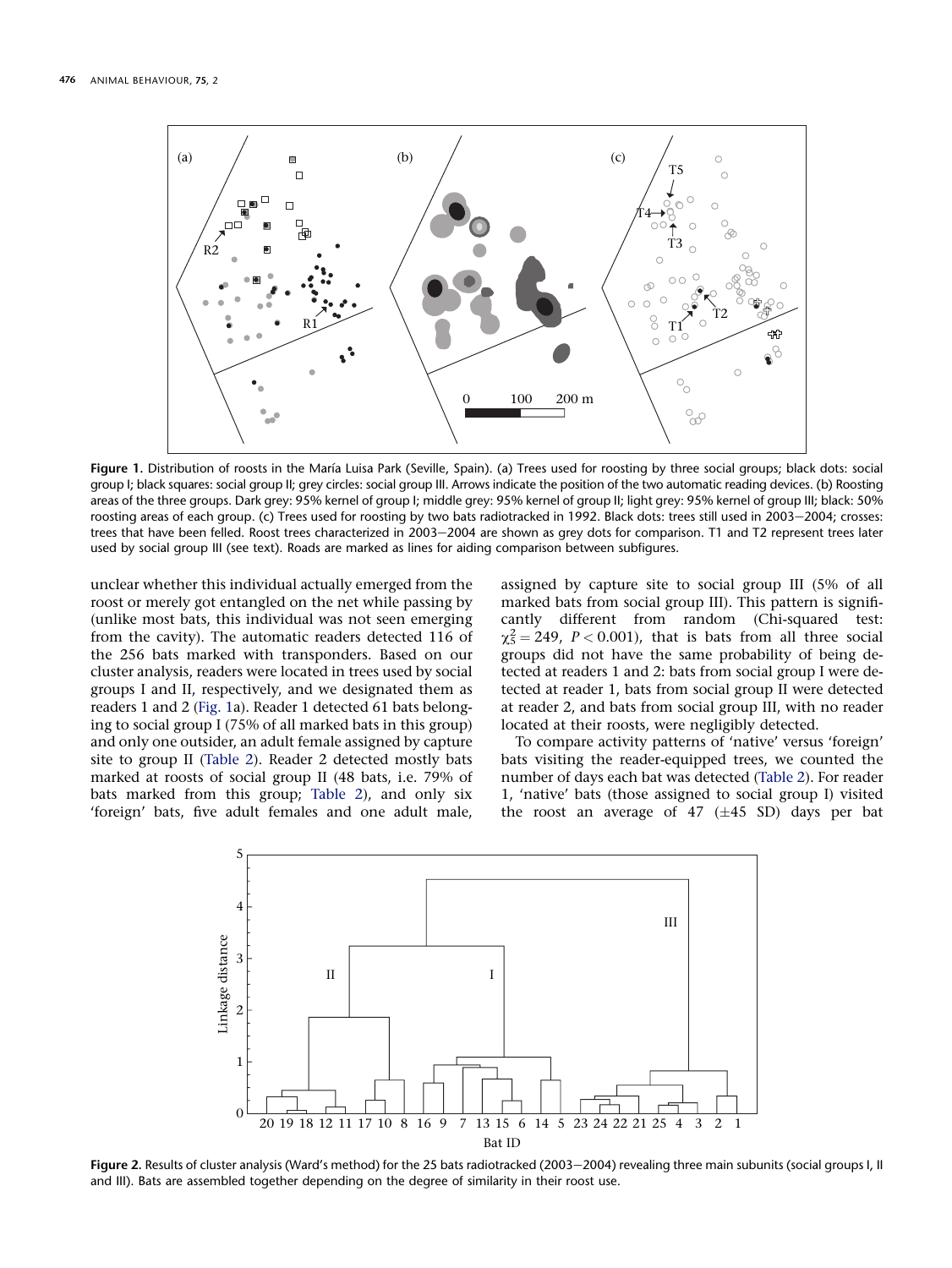

Figure 3. Results of cluster analysis (Ward's method) for the 15 bats radiotracked in 2004. Aggregations are based on pair-wise associations between all bats.

(noncontinuous days, as the bats left the roost and returned to it several times), resulting in 2904 bat visits\* days. Although individual variation was large, only five bats ( $\sim$ 8%) were detected on fewer than 3 days. For reader 2, 'native' bats used the tree on average 40 noncontinuous days  $(\pm 48$  SD) for a total of 1919 bat visits\*days. Only five bats ( $\sim$ 10%) were detected on less than 3 different days. Bats emerged soon after sunset but activity by bats entering and leaving usually continued for the whole night. Some individuals made more than one emergence-return event. In contrast, 'foreign' bats had only one record each, mostly between 0500 and 0600 hours, except one bat that was detected on each of two consecutive nights. Except for this case, in which the bat presumably dayroosted in the tree, there was no evidence that the 'foreign' bats roosted in the tree. They could merely have sat in the entrance to explore the cavity, as a bat roosting in a tree should have at least two records (entrance and emergence).

<span id="page-6-0"></span>Roost trees were assigned to the social group where the bats that used them belonged ([Fig. 1](#page-5-0)a). Bats from social group I roosted in 39 trees; social group II used 27 trees; and social group III used 34 trees. Each social group generally roosted in a spatially distinct area of the park, although 14 trees (19% of all 73 used trees) were used by bats from several social groups (two trees shared by social groups I and II, 7 by social groups I and III, two by groups II and III and three shared by all social groups; [Fig. 1a](#page-5-0)). These shared trees were either located in the core roosting area of one social group and only occasionally some 'foreign' bat roosted in them, or they were located at the boundaries between roosting areas and used occasionally by one or a few bats of each social group ([Fig. 1b](#page-5-0)). Core roosting areas of each group, designated by 50% kernel use distributions, did not overlap ([Fig. 1](#page-5-0)b). These areas contained few roost trees, but these trees were the most important (i.e. most used) by the different social groups. When spatial overlap between social groups took place, one or all of them used the area only marginally (95%

kernel; [Fig. 1b](#page-5-0)). Percentage surface area of roosting ranges of each social group (designated by 95% kernels) shared with other social groups was 15% for social group I, 17% for social group II and 9% for social group III ([Fig. 1](#page-5-0)b).

#### Loyalty to Roosting Areas and Trees

Sixty bats were recaptured, all of them in their distinct roosting areas, some 1 year ( $N = 15$ ), 2 years ( $N = 15$ ), 3 years ( $N = 13$ ) or 4 years ( $N = 1$ ) after their first capture. Bats were also found repeatedly in their roosting areas across different seasons. At least 32 out of 49 adult females (65%) carrying transponders from social groups I and II (with one reader each) before 2006, returned in subsequent years to their roosting areas. At least 17 females returned to their natal roosting areas based on detections at the readers, out of 27 juvenile females marked from social groups I and II before 2006 (55%).

The two individuals radiotracked in 1992 were followed to their roosts for 13 and 16 days, respectively, and used nine different trees. Some trees including the one where they were captured, no longer exist but were situated inside the main roosting area of social group I. Three other trees used in 1992 were still used in 2003 and 2004 by bats from social group I. One tree where reader 1 was located has been checked every year since 1992 and has been occupied by giant noctules every year. Another tree occupied in 1992 (T1; [Fig. 1](#page-5-0)c) was reused in 2003 and 2004 by bats from social group III, and roost T2 was shared in 2003 and 2004 by both social groups I and III [\(Fig. 1a](#page-5-0)). These two last roosts, which were not checked every year, are near the boundary between the current core areas of groups I and III. Although the park was not intensively surveyed for giant noctules in 1992, several other trees with bats were detected. Specifically, trees T3, T4 and T5 ([Fig. 1c](#page-5-0)), which in  $2003-2004$  belonged to the core area of social group II [\(Fig. 1](#page-5-0)b), were occupied in 1992 but not used by the two radiotagged bats.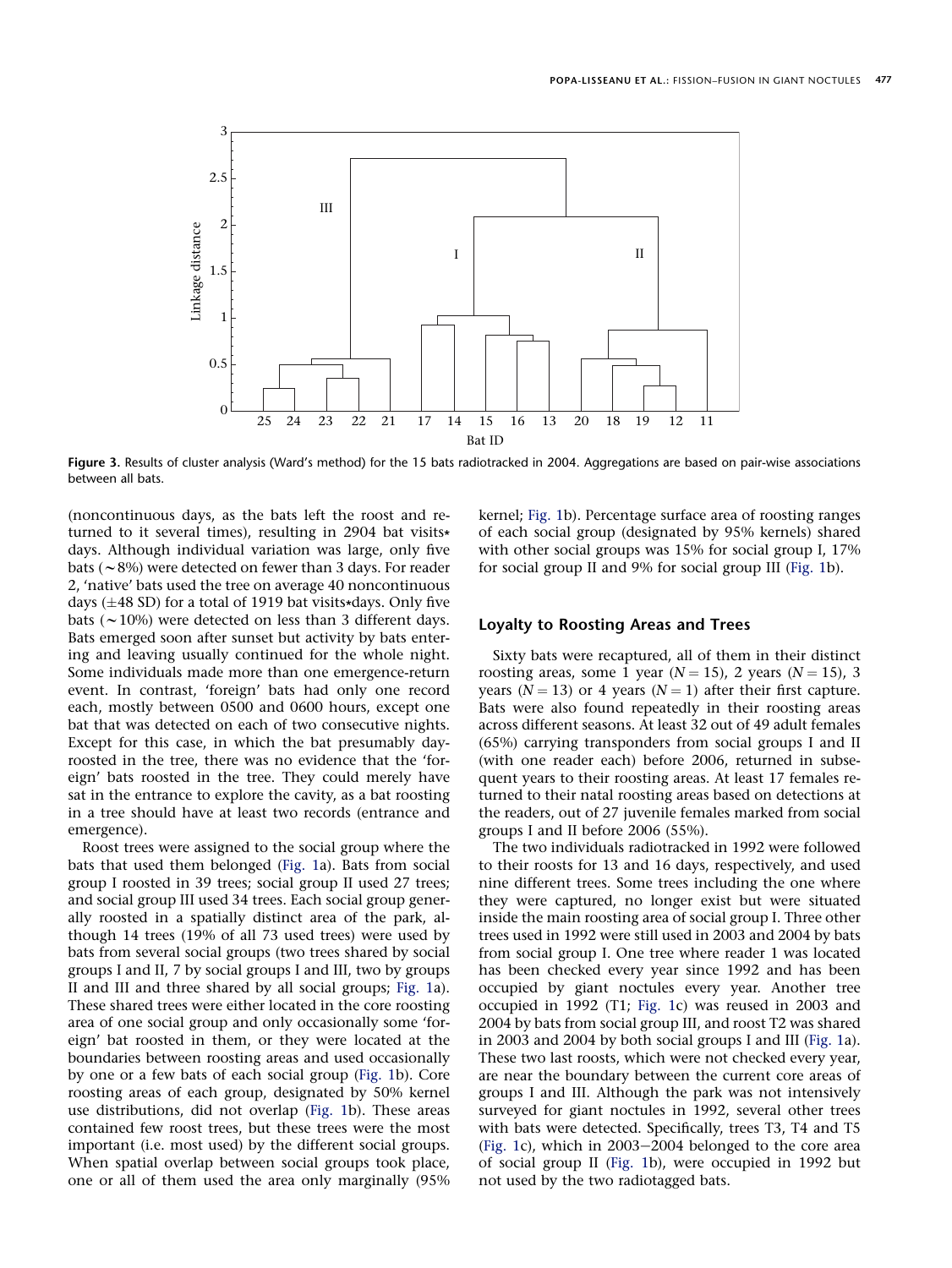# Roost-switching Behaviour

Bats spent an average of 2.68 ( $\pm$  0.82 SD; range: 1–31; mode = 1;  $N = 13$  bats) days in a given tree before moving to another roost [\(Table 1](#page-2-0)). Most roost trees were reused during the study period (less than 30% were used only once). Only seven bats provided data during the lactation period because transmitters failed or fell off before June ([Table 1\)](#page-2-0). Average roost-switching frequency was not significantly different before  $(2.52 \text{ days/roots} \pm 0.74 \text{ SD})$ versus during lactation  $(4.88 \pm 1.91 \text{ SD})$ ; paired t test,  $t_6 = -1.97$ ,  $P = 0.096$ ). Power of the test was 0.38. Roostswitching rate (counted as the number of consecutive days that each bat roosted in each successive tree) did not differ significantly between individuals (Friedman test:  $\chi^2 = 7.06$ ,  $N = 12$ ,  $P = 0.63$ ).

Although group composition in a particular tree varied from day to day, roost mates rarely switched to another tree simultaneously. Thus, bats did not seem to move as a group. On 22% of the days that we located bats in their roosts (excluding date of capture), all tagged bats belonging to a social group were scattered in different trees. On only 19% of days did all tagged bats from a social group roost in the same tree. Mean number of different trees used simultaneously per social group (considering days when all five radiotagged bats of a social group could be located) was 2.76 (range  $= 1-5$  trees; N  $= 45$  observations). These represent minimum values (i.e. minimum number of trees used simultaneously per social group), as we radiotracked only a small subsample of each social group (five bats out of an estimated  $80-100$  adult females per social group). Values varied with social group; for social group I (the group that used the largest number of tree roosts), all tagged individuals roosted separately on more than 40% of days and were together in the same tree only on the day of capture. Five trees were used continuously throughout the radiotracking period: two of which were the trees equipped with automatic transponders readers ([Fig. 1](#page-5-0)a), where continuous bat activity was recorded from March until November.

Bats radiotracked in 1992 showed a similar roosting behaviour to that described above, with frequent roost switching ([Table 1,](#page-2-0) [Fig. 1c](#page-5-0)).

#### **DISCUSSION**

Giant noctules formed fission-fusion societies similar to those of chimpanzees, elephants, dolphins and some forest bats. Group members were spread between several roost trees on a daily basis with frequent remixing through roost switching. Colonies were thus dynamic entities exceeding the limits of single trees.

# Cryptic, Stable Social Groups: Close Together... but Still Apart

Giant noctule colonies were not restricted to a single tree; however, all bats in María Luisa Park did not belong to a single colony. Three clearly defined social groups coexisted in close proximity. The absence of apparent

barriers between the social groups and the fission-fusion behaviour, with frequent roost switching and remixing of individuals, would make this population structure difficult to detect through roost monitoring and checking group size. Roosting areas of the three social groups were generally distinct but with some degree of overlap  $(9-17%)$ . Distinct forest patches used by different social groups have been identified for several forest bat species ([Kronwitter 1988; O'Donnell 2000; Willis et al. 2003](#page-10-0)). Roosting areas for these species are typically nonoverlapping and occupy several hundred hectares. For giant noctules, overlapping roosting areas inside 20 ha can probably be explained by the high density of roosting opportunities within an otherwise barren landscape.

According to the definition of maternity colony (i.e. a group of reproductive females roosting together), the giant noctule population of María Luisa Park consists of three distinct maternity colonies. Our results suggest that these are stable over time, as adult females remained in their roosting areas and returned to them year after year for at least 5 years. Juvenile females also returned to their natal roosting areas in subsequent years. Female philopatry is common in social mammals [\(Greenwood 1980](#page-10-0)). In bat societies, including those using fission-fusion, female philopatry can restrict female-mediated gene flow between nearby social groups, creating matrilineal societies; male dispersal is usually the rule, preventing genetic isolation between social groups and populations [\(Petit &](#page-11-0) [Mayer 1999; Kerth et al. 2000, 2002a; Castella et al. 2001;](#page-11-0) [Metheny 2006\)](#page-11-0). Fission-fusion maternity colonies of Bechstein's bat, M. bechsteinii, are closed matrilineal societies with extreme female natal philopatry and practically no immigration ([Kerth et al. 2000, 2002b](#page-10-0)). In contrast, social groups of E. fuscus are more lax and there is immigration of females [\(Metheny 2006](#page-10-0)). Although giant noctules occasionally visited roosts of neighbouring colonies, we did not detect permanent changes of roosting area by any bats. It remains unknown whether immigration and genetic mixing between social groups occur.

Separate social groups and roosting areas have potentially existed in the park since at least 1992, with specific trees reused over the long term (up to 14 years).

#### Why do Forest Bats Switch Roosts?

Before lactation, giant noctules switched roosts on average every 2.52 days, a value similar for all-year male and autumn mixed populations of the similar species Nyctalus noctula, the common noctule, in Germany (2.57 days/roost; [Kronwitter 1988\)](#page-10-0). In our study, reproductive period did not influence significantly the rate of roost switching, contrary to barbastelle bats Barbastella barbastellus in forests ([Russo et al. 2005](#page-11-0)). However, a tendency towards slower rates during lactation was observed, and the low power of the test (0.38) for the small sample size  $(N = 7)$  may have prevented significance. Roost-switching frequency did not differ significantly between individuals. Such as in *B. barbastellus*, for which roost switching was not influenced by age, sex or body condition [\(Russo](#page-11-0) [et al. 2005\)](#page-11-0), our results thus do not support that variable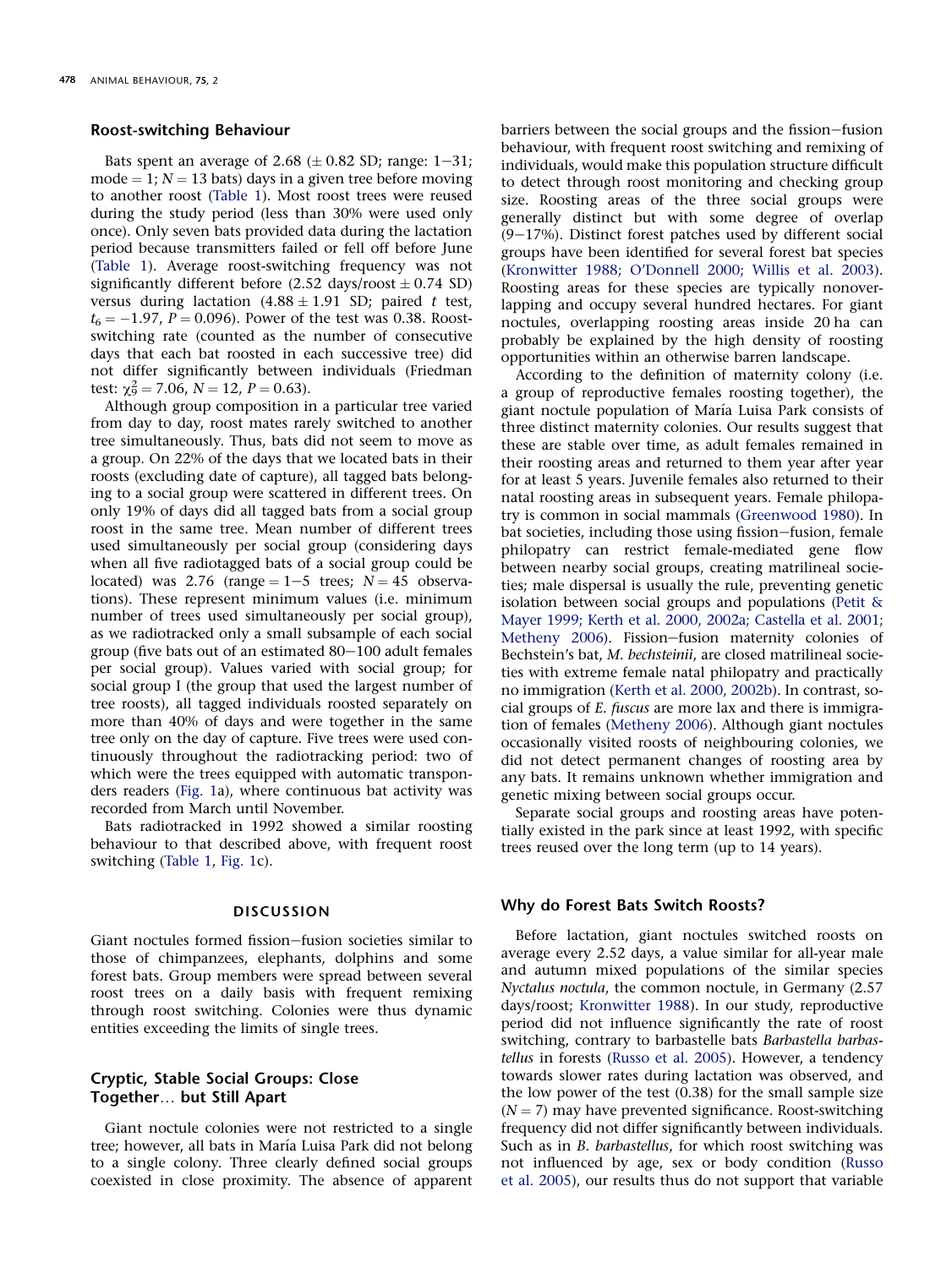requirements (e.g. thermoregulatory) are a major force shaping roost-switching behaviour by giant noctules.

Parasite load poses energetic costs for bats, partly expressed by extra time spent in grooming [\(Giorgi et al.](#page-10-0) [2001](#page-10-0)). Costs might be more pronounced for individuals in maternity colonies, as decreased immunocompetence in gestating females and in juveniles is linked to increased parasite infestation ([Christe et al. 2000](#page-10-0)). Roost switching could thus function as an antiparasite strategy ([Lewis](#page-10-0) [1995, 1996; Reckardt & Kerth 2006](#page-10-0)). However, giant noctule subgroups rarely abandoned the roost trees simultaneously. This situation, also observed in populations of N. noctula ([Kronwitter 1988\)](#page-10-0), differs from other forest bats ([Lewis 1996; O'Donnell & Sedgeley 1999; Russo et al.](#page-10-0) [2005\)](#page-10-0). At least the two trees equipped with automatic readers were used continuously from March, when females start congregating at roosts, until September-November. If avoidance of parasites was driving roost switching, tree cavities should remain vacant for enough time to disrupt parasite life cycles [\(Lewis 1996\)](#page-10-0), at least for parasites that do not accomplish their entire cycle on hosts. Although the effectiveness of this behaviour has been shown for some forest bats [\(Reckardt & Kerth 2006\)](#page-11-0), it does not seem the case in giant noctules. Likewise, continued use of tree roosts does not support the hypothesis that escape from predators learning about bat emergence is the main cause of roost change.

Rather, our results support the hypothesis that roost switching is a means of maintaining social bonds between colony members spread over multiple roosts  $-$  which is consistent with other studies ([O'Donnell 2000; Willis &](#page-10-0) [Brigham 2004; O'Donnell & Sedgeley 2006](#page-10-0)). In addition, we suggest that this behaviour may serve to retain and transfer knowledge about a large number of roosts ([Kerth](#page-10-0) [& Reckardt 2003; Russo et al. 2005\)](#page-10-0). The hypothesis that forest bats switch roosts because trees are ephemeral does not contradict this view, as the knowledge and preservation of a pool of roosts would make the colony less vulnerable to roost losses due to natural processes or human management.

# Why do Forest Bats form Fission–Fusion Groups?

Several reasons might promote sociality in breeding females, for example better thermoregulation in larger groups, increased protection from predators or cooperative breeding ([Kalcounis & Brigham 1994; Kerth et al.](#page-10-0) [2001; Kunz & Lumsden 2003\)](#page-10-0). Obviously these direct benefits of group living would only concern bats sharing the same roost simultaneously. What then is the advantage of belonging to a group larger than the cluster that is actually roosting together, and that needs roost switching to maintain cohesion?

The fluidity of fission-fusion social systems allows animals to counterbalance resource competition by splitting in small groups and yet aggregate when it is beneficial. Wild chimpanzees, for example, live within a large 'community' but form smaller 'parties' of variable size according to environmental, social or demographic conditions which also vary in time and space (e.g. [Chap](#page-10-0)[man et al. 1995; Lehmann & Boesch 2004](#page-10-0)). The existence of the 'community' allows chimpanzees to respond effectively to changes that alter their finely tuned balance between costs and benefits of group living. In elephant populations, 'core' social groups ('families') fuse in response to variable levels of food competition or risk of predation on calves, forming larger, 'bond' groups, which can also aggregate into 'clans' ([Wittemyer et al. 2005\)](#page-11-0). If direct benefits of group living for forest bats also depend on subgroup size (such as thermoregulation or protection of young), or if optimum subgroup size varies in response to factors such as climate or roost characteristics, then sudden changes in the environment (e.g. roost alterations, roost losses or climatic changes) or in the composition of subgroups (e.g. death, dispersal or immigration) might compromise these benefits. As in primate and elephant fission-fusion societies, belonging to a larger group allows restructuring bat subgroups in response to these changes, and in the long term, this would benefit all members of the group.

A further potential direct benefit of group living, that goes beyond the limits of subgroups, is information transfer. The amount of information that can be retained and preserved depends on number of individuals composing a group, but not necessarily on number of individuals roosting together (even if transmission of this information at a given time is more likely to occur between individuals that are roosting together). Social animals, from insects to birds, might gain information from other colony members about their environment, specifically about the location of food patches [\(Ward &](#page-11-0) [Zahavi 1973; Danchin & Wagner 1997; Chittka & Lead](#page-11-0)[beater 2005](#page-11-0)). These mechanisms have been poorly studied in bats, but information transfer both about foraging areas ([Wilkinson 1992](#page-11-0)) and about new roosts (idem; [Kerth &](#page-10-0) [Reckardt 2003\)](#page-10-0) have been shown for some species.

Finally, large groups spread across several roosts might be a consequence of female philopatry in forest bats. If roosts are a limited resource, territory inheritance would be beneficial for female offspring, which are unlikely to find better roosts away from 'home', and for their mothers, that by allowing daughters to remain in highquality roost areas, increase the probability that their genes will be passed on (Lindström 1986). Giant noctules, like all other temperate bats, have low reproductive rates, giving birth to one or two pups per year. However, bats are long lived and thus many generations overlap. This can eventually lead to the formation of larger groups than can fit into the limited volume of a tree cavity. Sharing multiple roosts might be more beneficial than splitting colonies whose members are familiar to each other and would thus be more likely to perform cooperative behaviours.

# If Larger Groups are Advantageous, Why do not Cryptic Social Groups Mix?

The fact that giant noctules, like other forest bats, form fission-fusion societies suggests that living in larger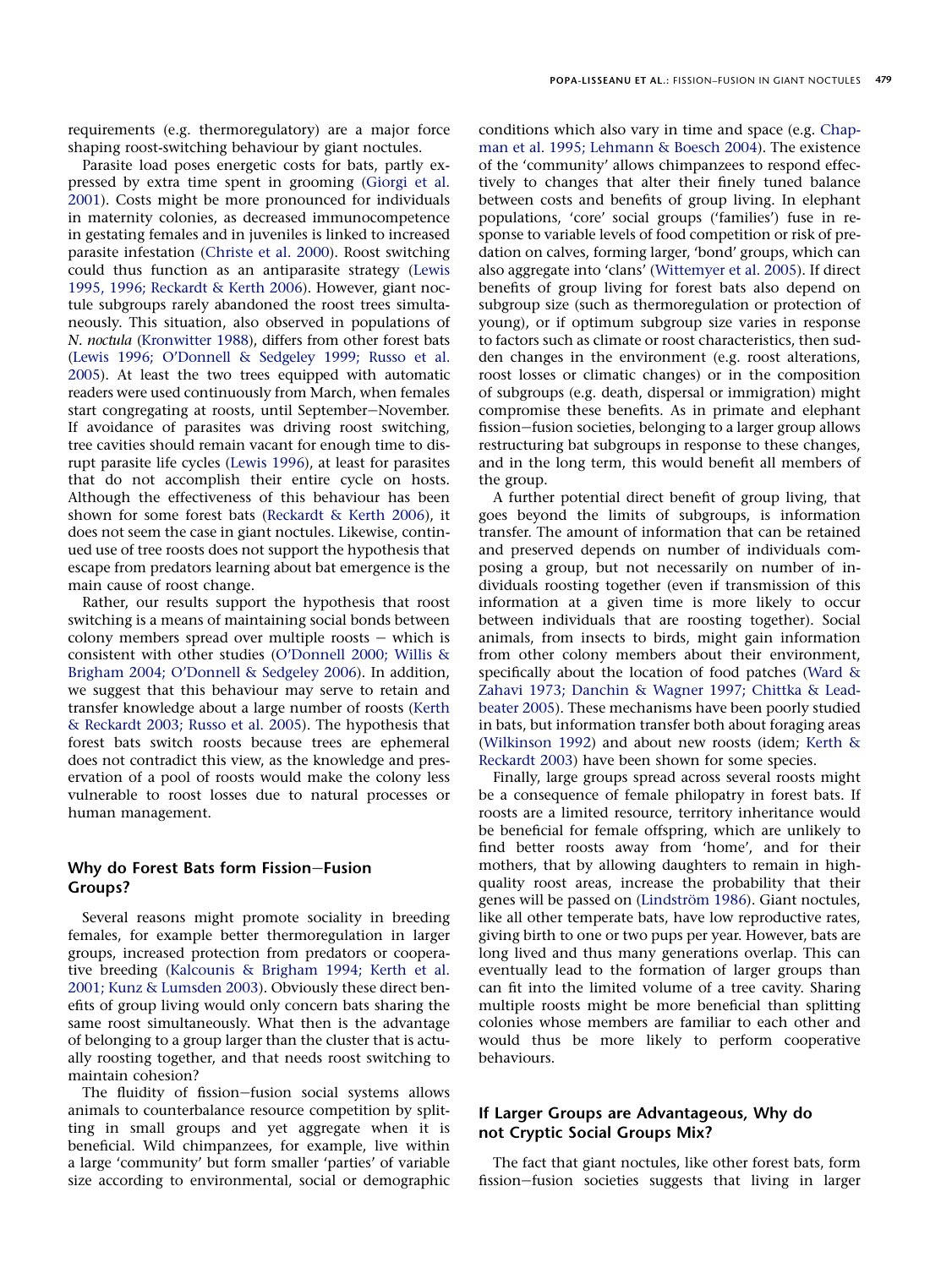groups among several roosts provides fitness benefits. In this case, we could also expect social groups living in adjacent roosting areas to mix, eventually forming one single group, but the three distinct giant noctule groups were stable at least over the medium term (5 and possibly up to 14 years). This is surprising given that no physical or geographical barriers exist between roosting areas, which even overlapped to some extent, and giant noctule bats foraged up to 40 km away from their roosting areas (A. Popa-Lisseanu, F. Bontadina & C. Ibáñez, unpublished data). The overall foraging areas of the three social groups overlapped almost completely (idem); moreover, visits of bats to roosts of neighbouring social groups took place occasionally. Persistence of this social separation could be explained if the advantages of group living for giant noctules depend on associating with kin, and if female philopatry generates significant levels of relatedness among group members. However, colony members of other forest bat species, including those showing fission-fusion behaviour, differ greatly in their levels of relatedness and do not associate preferentially with kin. Average relatedness within colonies is low as a result of male dispersal, suggesting that kin selection does not explain group living ([Burland et al. 2001; Kerth et al. 2002b; Metheny 2006](#page-10-0)). This remains to be tested in giant noctules. Alternatively, the costs of group living, in particular resource competition, could limit the size of the larger group. If roosts are a limited resource, and in addition, if keeping track of roosts and transferring information between group members that cooperate is costly, xenophobic behaviours could be expected [\(Kerth et al. 2002b\)](#page-10-0), contributing to the maintenance of the observed high structuring in the giant noctule population.

## Conservation Implications

Defining population boundaries in a metapopulation system is a basic step for developing sound conservation plans. The consequences of loss of resources may be very different if distributed between all population subgroups versus the impact falling on one group. Giant noctules living in María Luisa Park are at risk because of regular felling of trees in response to incidents of limbs falling on tracks where people walk. The population will be more likely to recover if tree losses are partitioned between the subgroups than if all removed trees fall inside the roosting area of one colony.

<span id="page-9-0"></span>Our results confirm that a large number of roosts are needed to preserve colonies of forest bats (cf. [O'Donnell](#page-10-0) [2000; Willis & Brigham 2004; Russo et al. 2005\)](#page-10-0). Based on our results, we suggest that a minimum number of 30 roost trees per colony of  $\sim$  100 adult females should be preserved to enhance the chances of subpopulation survival. We detected roosts which are exceptionally important for colonies, defined by their location in core roosting areas. Colonies of other forest bat species might also make preferential use of specific roosts within their roosting areas. For example, common noctules N. noctula in Germany used many trees but spent almost half of their time in the centre of their roosting areas [\(Kronwitter](#page-10-0)

[1988](#page-10-0)). We recommend that for tree-dwelling bat species living in managed woodlands, special care is given to identify core roosts and to determine if cryptic social groups exist, to ensure that core roosts and a minimum number of roosts per social group (estimated from monitoring roost-switching behaviour) are preserved.

#### Acknowledgments

We thank C. Ruiz for his help with the field work, the Servicio de Parques y Jardines de Sevilla for permitting nocturnal access to the ML Park, and J. Juste, C. O'Donnell, R. Arlettaz, M. Brigham and an anonymous referee for valuable comments on the manuscript. Research was funded by the Organismo Autónomo de Parques Nacionales of Spain, project 021/2002. Ministerio de Educación y Ciencia (MEC) of Spain supported A.G.P.-L. with a predoctoral grant of the programme Formación de Personal Universitario (FPU).

#### Supplementary Material

Supplementary data can be found, in the online version, at [doi:10.1016/j.anbehav.2007.05.011](http://dx.doi.org/doi:10.1016/j.anbehav.2007.05.011).

#### References

- Albon, S. D., Staines, H. J., Guinness, F. E. & Clutton-Brock, T. H. 1992. Density-dependent changes in the spacing behaviour of female kin in red deer. Journal of Animal Ecology, 61, 131-137.
- Aldridge, H. D. J. N. & Brigham, R. M. 1988. Load carrying and maneuverability in an insectivorous bat: a test of the 5% ''rule'' of radio telemetry. Journal of Mammalogy, 69, 379-383.
- Alexander, R. D. 1974. The evolution of social behaviour. Annual Review of Ecology and Systematics, 5, 325-383.
- Anthony, E. L. P. 1988. Age determination in bats. In: Ecological and Behavioral Methods for the Study of Bats (Ed. by T. H. Kunz), pp. 47-58. Washington, D.C.: Smithsonian Institution Press.
- Archie, E. A., Moss, C. J. & Alberts, S. C. 2006. The ties that bind: genetic relatedness predicts the fission and fusion of social groups in wild African elephants. Proceedings of the Royal Society of London, Series B, 273, 513-522.
- Arribas, A., Gallardo, C., Gaertner, M. A. & Castro, M. 2003. Sensitivity of the Iberian Peninsula climate to land degradation. Climate Dynamics,  $20$ ,  $477-489$ .
- Barclay, R. M. R. 1991. Population structure of temperate zone insectivorous bats in relation to foraging behaviour and energy demand. Journal of Animal Ecology, 60, 165-178.
- Beauchamp, G. 1999. The evolution of communal roosting in birds: origin and secondary losses. Behavioral Ecology, 10, 675-687.
- Borenstein, M., Cohen, J., Rothstein, H., Schoenfeld, D., Berlin, J. & Lakatos, E. 2000. Power and Precision Version 2.0. Englewood, New Jersey: Biostat.
- Bradbury, J. W. 1977. Social organization and communication. In: Biology of Bats. Vol. III (Ed. by W. A. Wimsatt), pp.  $2-72$ . New York: Academic Press.
- Brigham, R. M., Vonhof, M. J., Barclay, R. M. R. & Gwilliam, J. C. 1997. Roosting behaviour and roost-site preferences of forestdwelling California bats (Myotis californicus). Journal of Mammalogy, 78, 1231-1239.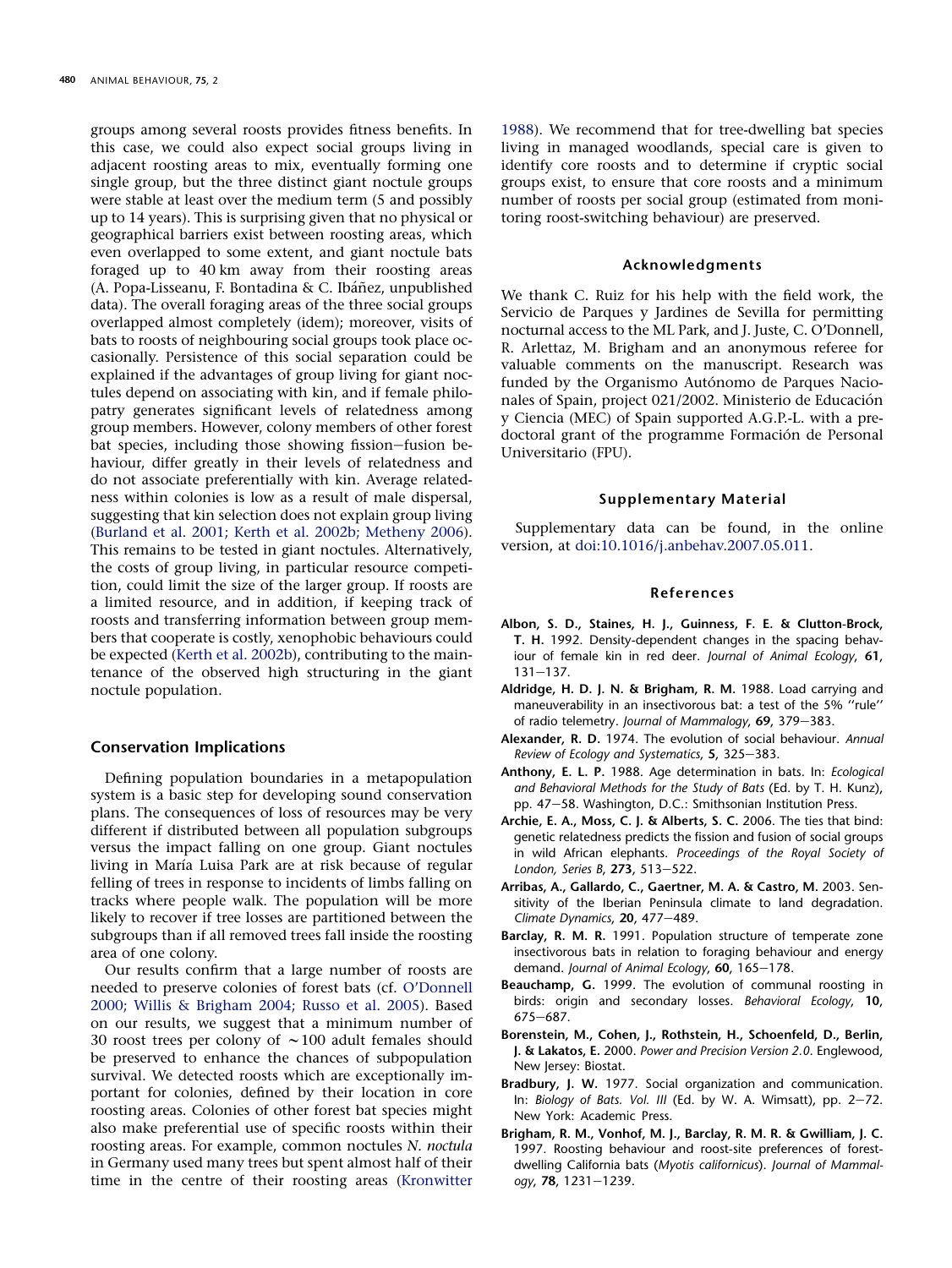- Bruderer, B. & Liechti, F. 1999. Bird migration across the Mediterranean. In: Proceedings of the 22nd International Ornithological Congress, Durban (Ed. by N. Adams & R. Slotow), pp. 1983-1999. Johannesburg: BirdLife South Africa.
- Burland, T. M., Barratt, E. M., Nichols, R. A. & Racey, P. A. 2001. Mating patterns, relatedness and the basis of natal philopatry in the brown long-eared bat, Plecotus auritus. Molecular Ecology, 10, 1309-1321.
- Castella, V., Ruedi, M. & Excoffier, L. 2001. Contrasted patterns of mitochondrial and nuclear structure among nursery colonies of the bat Myotis myotis. Journal of Evolutionary Biology, 14, 708e720.
- Chapman, C. A., Chapman, L. J. & Wrangham, R. W. 1995. Ecological constraints on group size: an analysis of spider monkey and chimpanzee subgroups. Behavioral Ecology and Sociobiology, 36, 59-70.
- Chittka, L. & Leadbeater, E. 2005. Social learning: public information in insects. Current Biology, 15, R869-R871.
- Christe, P., Arlettaz, R. & Vogel, P. 2000. Variation in intensity of a parasitic mite (Spinturnix myoti) in relation to the reproductive cycle and immunocompetence of its bat host (Myotis myotis). Ecology Letters,  $3, 207-212$ .
- Conradt, L. & Roper, T. J. 2000. Activity synchrony and social cohesion: a fission-fusion model. Proceedings of the Royal Society of London, Series B, 267, 2213-2218.
- Conradt, L. & Roper, T. J. 2005. Consensus decision making in animals. Trends in Ecology and Evolution, 20, 449-456.
- Cortopassi, K. A. & Bradbury, J. W. 2006. Contact call diversity in wild orange-fronted parakeet pairs, Aratinga canicularis. Animal Behaviour, 71, 1141-1154.
- Couzin, I. D. 2006. Behavioral ecology: social organization in fission-fusion societies. Current Biology, 16, R169-R171.
- Cryan, P. M., Bogan, M. A. & Yanega, G. M. 2001. Roosting habits of tour bat species in the Black Hills of South Dakota. Acta Chiropterologica,  $3, 43-52.$
- Danchin, E. & Wagner, R. H. 1997. The evolution of coloniality: the emergence of new perspectives. Trends in Ecology and Evolution, 12, 342-347.
- Davies, C. R., Ayres, J. M., Dye, C. & Deane, L. M. 1991. Malaria infection rate of Amazonian primates increases with body weight and group size. Functional Ecology,  $5, 655-662$ .
- Emlen, S. T. 1984. Cooperative breeding in birds and mammals. In: Behavioural Ecology: an Evolutionary Approach (Ed. by J. R. Krebs & N. B. Davis), pp. 305-339. Oxford: Blackwell Scientific.
- Giorgi, M. S., Arlettaz, R., Christe, P. & Vogel, P. 2001. The energetic grooming costs imposed by a parasitic mite (Spinturnix myoti) upon its bat host (Myotis myotis). Proceedings of the Royal Society of London, Series B,  $268$ ,  $2071-2075$ .
- Greenwood, P. J. 1980. Mating systems, philopatry and dispersal in birds and mammals. Animal Behaviour, 28, 1140-1162.
- Hamilton, W. D. 1971. Geometry for the selfish herd. Journal of Theoretical Biology, 31, 295-311.
- Holekamp, K. E., Cooper, S. M., Katona, C. I., Berry, N. A., Frank, L. G. & Smale, L. 1997. Patterns of association among female spotted hyenas (Crocuta crocuta). Journal of Mammalogy, 78, 55-64.
- Hooge, P. N. & Eichenlaub, B. 1997. Animal Movement Extension to ArcView ver. 1.1. Anchorage, AK: Alaska Biological Science Center, U.S. Geological Survey.
- Ibáñez, C., Juste, J., García-Mudarra, J. L. & Agirre-Mendi, P. T. 2001. Bat predation on nocturnally migrating birds. Proceedings of the National Academy of Sciences of the United States of America, 98, 9700-9702.
- <span id="page-10-0"></span>Ibáñez, C., Juste, J., García-Mudarra, J. L. & Agirre-Mendi, P. T. 2003. Feathers as indicator of a bat's diet: a reply to Bontadina & Arlettaz. Functional Ecology, 17, 141-145.
- Ibáñez, C., Guillén, A. & Bogdanowicz, W. 2004. Nyctalus lasiopterus (Schreber, 1780) - Riesenabendsegler. In: Handbuch der Säugetiere Europas. Vol. 4 (Ed. by F. Krapp), pp. 695-716. Wiesbaden: AULA-Verlag.
- Kalcounis, M. C. & Brigham, R. M. 1994. Impact of predation risk on emergence by little brown bats Myotis lucifugus (Chiroptera: Vespertilionidae) from a maternity roost. Ethology,  $98$ , 201-209.
- Kerth, G. & König, B. 1996. Transponder and an infrared videocamera as methods used in a field study on the social behaviour of Bechstein's bats (Myotis bechsteini). Myotis, 34, 27-34.
- Kerth, G. & König, B. 1999. Fission, fusion and nonrandom associations in female Bechstein's bats (Myotis bechsteinii). Behaviour, 136, 1187-1202.
- Kerth, G. & Reckardt, K. 2003. Information transfer about roosts in female Bechstein's bats: an experimental field study. Proceedings of the Royal Society of London, Series B,  $270$ ,  $511-515$ .
- Kerth, G., Mayer, F. & König, B. 2000. Mitochondrial DNA (mtDNA) reveals that female Bechstein's bats live in closed societies. Molecular Ecology, 9, 793-800.
- Kerth, G., Wagner, M. & König, B. 2001. Roosting together, foraging apart: information transfer about food is unlikely to explain sociality in female Bechstein's bats (Myotis bechsteinii). Behavioral Ecology and Sociobiology, 50, 283-291.
- Kerth, G., Mayer, F. & Petit, E. 2002a. Extreme sex-biased dispersal in the communally breeding, nonmigratory Bechstein's bat (Myotis bechsteinii). Molecular Ecology, 11, 1491-1498.
- Kerth, G., Safi, K. & König, B. 2002b. Mean colony relatedness is a poor predictor of colony structure and female philopatry in the communally breeding Bechstein's bat (Myotis bechsteinii). Behavioral Ecology and Sociobiology, 52, 203-210.
- Krebs, C. J.1989. Ecological Methodology. New York: Harper and Collins.
- Kronwitter, F. 1988. Population structure, habitat use and activity patterns of the noctule bat, Nyctalus noctula Schreb., 1774 (Chiroptera: Vespertilionidae) revealed by radio-tracking. Myotis,  $26, 23 - 85.$
- Kunz, T. H. & Lumsden, L. F. 2003. Ecology of cavity and foliage roosting bats. In: Bat Ecology (Ed. by T. H. Kunz & M. B. Fenton), pp. 3-89. Chicago: The University of Chicago Press.
- Lehmann, J. & Boesch, C. 2004. To fission or to fusion: effects of community size on wild chimpanzee (Pan troglodytes verus) social organization. Behavioral Ecology and Sociobiology, 56, 207-216.
- Lewis, S. E. 1995. Roost-switching in bats: a review. Journal of Mammalogy, 76, 481-496.
- Lewis, S. E. 1996. Low roost-site fidelity in pallid bats: associated factors and effect on group stability. Behavioral Ecology and Sociobiology, 39, 335-344.
- Lindström, E. 1986. Territory inheritance and the evolution of group-living in carnivores. Animal Behaviour, 34, 1825-1835.
- Lusseau, D., Wilson, B., Hammond, P. S., Grellier, K., Durban, J. W., Parsons, K. M., Barton, T. R. & Thompson, P. M. 2006. Quantifying the influence of sociality on population structure in bottlenose dolphins. Journal of Animal Ecology, 75, 14-24.
- Matusita, K. 1955. Decision rules based on distance, for problems of fit, two samples and estimation. Annals of Mathematics and Statistics,  $26, 631-640.$
- Metheny, J.D. 2006. A genetic analysis of the fission-fusion roosting behavior of tree-roosting maternity colonies of big brown bats (Eptesicus fuscus). M.S. thesis, University of North Carolina Greensboro.
- O'Donnell, C. F. J. 2000. Cryptic local populations in a temperate rainforest bat Chalinolobus tuberculatus in New Zealand. Animal Conservation,  $3, 287-297$ .
- O'Donnell, C. F. J. & Sedgeley, J. A. 1999. Use of roosts in the longtailed bat, Chalinolobus tuberculatus, in temperate rainforest in New Zealand. Journal of Mammalogy, 80, 913-923.